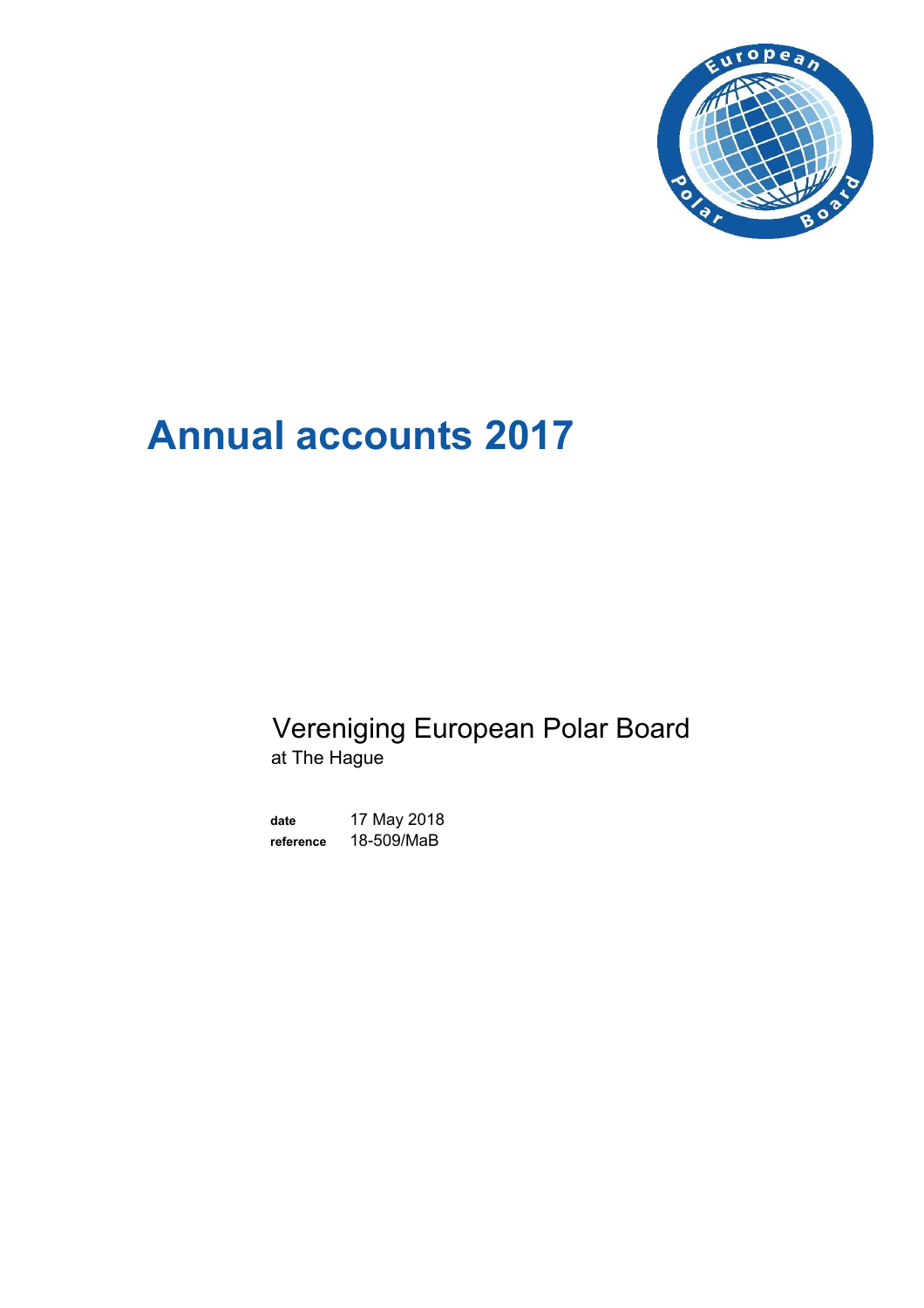# **Table of contents**

|    |                                                  | Page              |
|----|--------------------------------------------------|-------------------|
|    | Report of the Board 2017                         | 1.                |
|    | <b>Financial statements</b>                      |                   |
| Α. | Balance sheet as at 31 December 2017             | 10                |
| В. | Statement of income and expenditure              | 11                |
| C. | Cash flow statement                              | $12 \overline{ }$ |
| D. | Accounting policies                              | 13                |
| Е. | Notes to the balance sheet                       | 16                |
| E. | Notes to the statement of income and expenditure | 19                |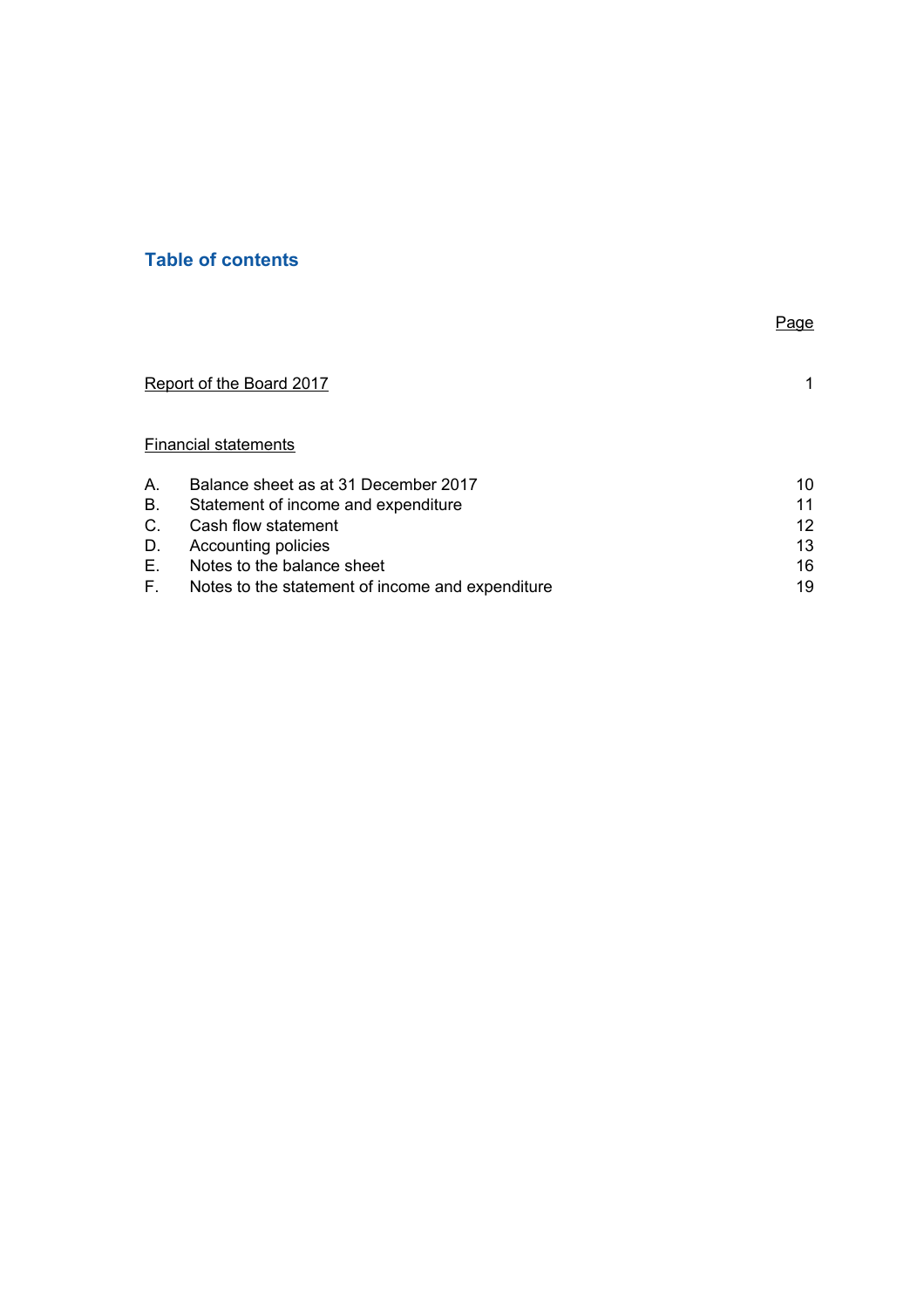# **Report of the Board 2017**

# General information

Legal name: European Polar Board (EPB) Legal residence: The Hague, The Netherlands Legal status: Dutch association Objective of the Association

The Association has as its object:

- a. to be the voice of the European polar research;
- b. to facilitate cooperation in all fields of polar science in its Member states across Europe;
- c. to perform all other actions related to the above in the broadest sense of those terms, or which could be beneficial to these.

The EPB Articles of Association were created during the reporting period, but have not subsequently been changed.

# Organization of the Association

The organization of the Association comprises:

- the Board (Executive Committee)
- the Plenary Meeting
- the Secretariat

## Governance structure

The Plenary is the highest decision-making organ within the EPB, followed by the Board (Executive Committee) and then the Chair.

Members of the Board as of 31st of December 2017:

- Kirsi Latola (Chair)
- Jane Francis
- Nicole Biebow
- Timo Koivurova
- Antonio Quesada
- Renuka Badhe (Executive Secretary)

Members of the Financial Committee (as per 31st of December 2017):

- Kirsi Latola
- Maaike Vancauwenberghe
- Dick van der Kroef
- Renuka Badhe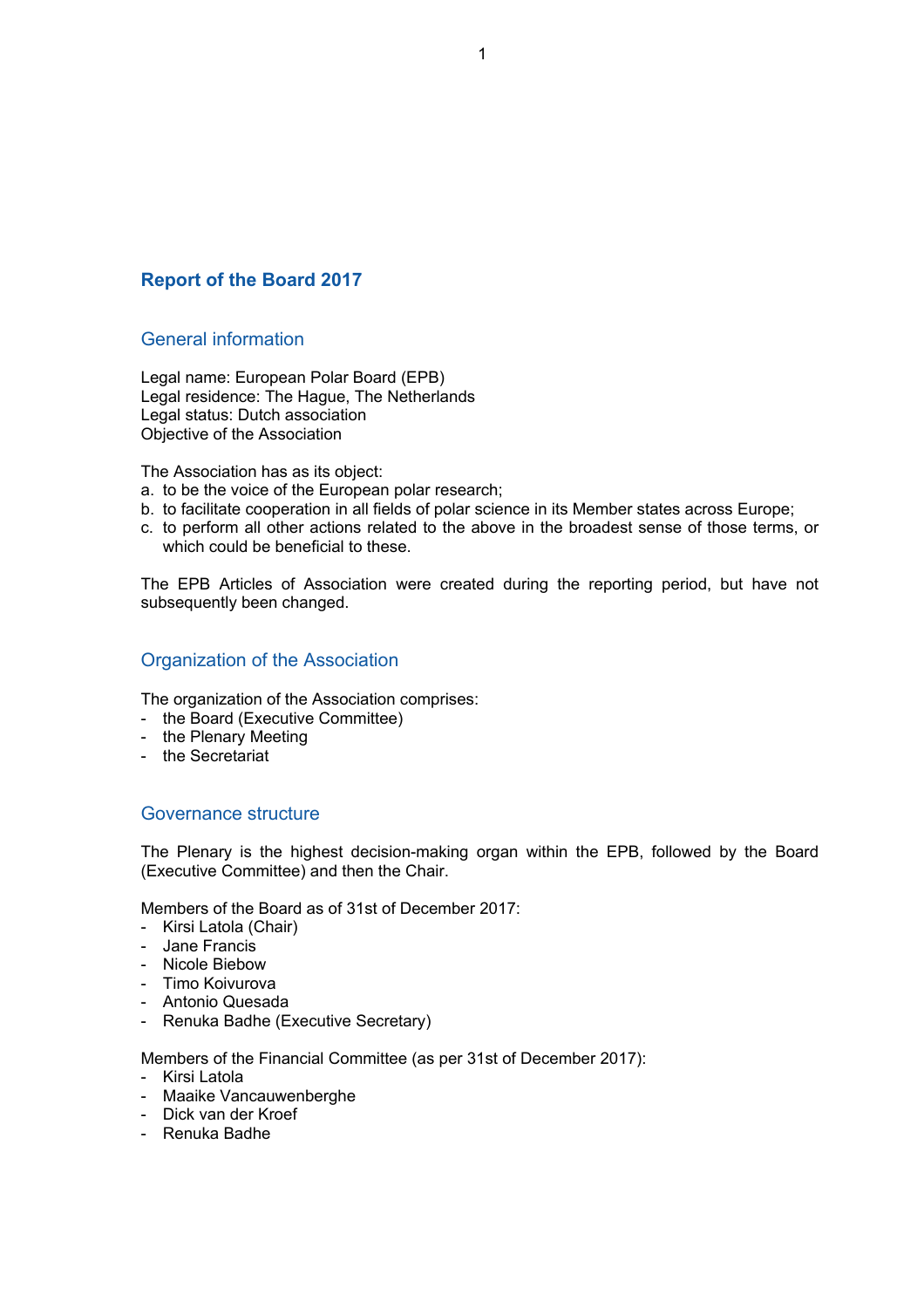# 2

- Members of the Association (as per 31st of December 2017): - Austrian Science Research Fund (FWF), Austria
- National Fund for Scientific Research (FNRS), Belgium
- 
- Research Foundation Flanders (FWO), Belgium
- Belgian Science Policy Office (BELSPO), Belgium
- Bulgarian Antarctic Institute (BAI), Bulgaria
- Danish Agency for Science and Higher Education (DASHE), Denmark
- Estonian Academy of Sciences (EAS), Estonia
- Thule Institute, University of Oulu, Finland
- Arctic Centre, University of Lapland, Finland
- National Centre for Scientific Research (CNRS), France
- French Polar Institute Paul Emilie Victor (IPEV), France
- Helmholtz Association (HGF), Germany
- Icelandic Centre for Research (RANNIS), Iceland
- Italian National Research Council (CNR), Italy
- National Programme for Research in Antarctica (PNRA), Italy
- Polar.lu, Luxembourg
- Netherlands Organisation for Scientific Research (NWO), Netherlands
- The Research Council of Norway (RCN), Norway
- Institute of Marine Research, Norway
- Polish Academy of Sciences, Poland
- Foundation for Science and Technology (FCT), Portugal
- Council for Scientific Research (CSIC), Spain
- Ministry of Economy and Competitiveness (MINECO), Spain
- Swedish Polar Research Secretariat (SPRS), Sweden
- Swedish Research Council (VR), Sweden
- Swiss National Science Foundation (SNF), Switzerland
- Natural Environment Research Council (NERC), UK

#### Secretariat:

- Renuka Badhe (Executive Secretary)
- Joseph Nolan (Junior Policy Officer)
- Sherida Soeleman (Administrative Assistant)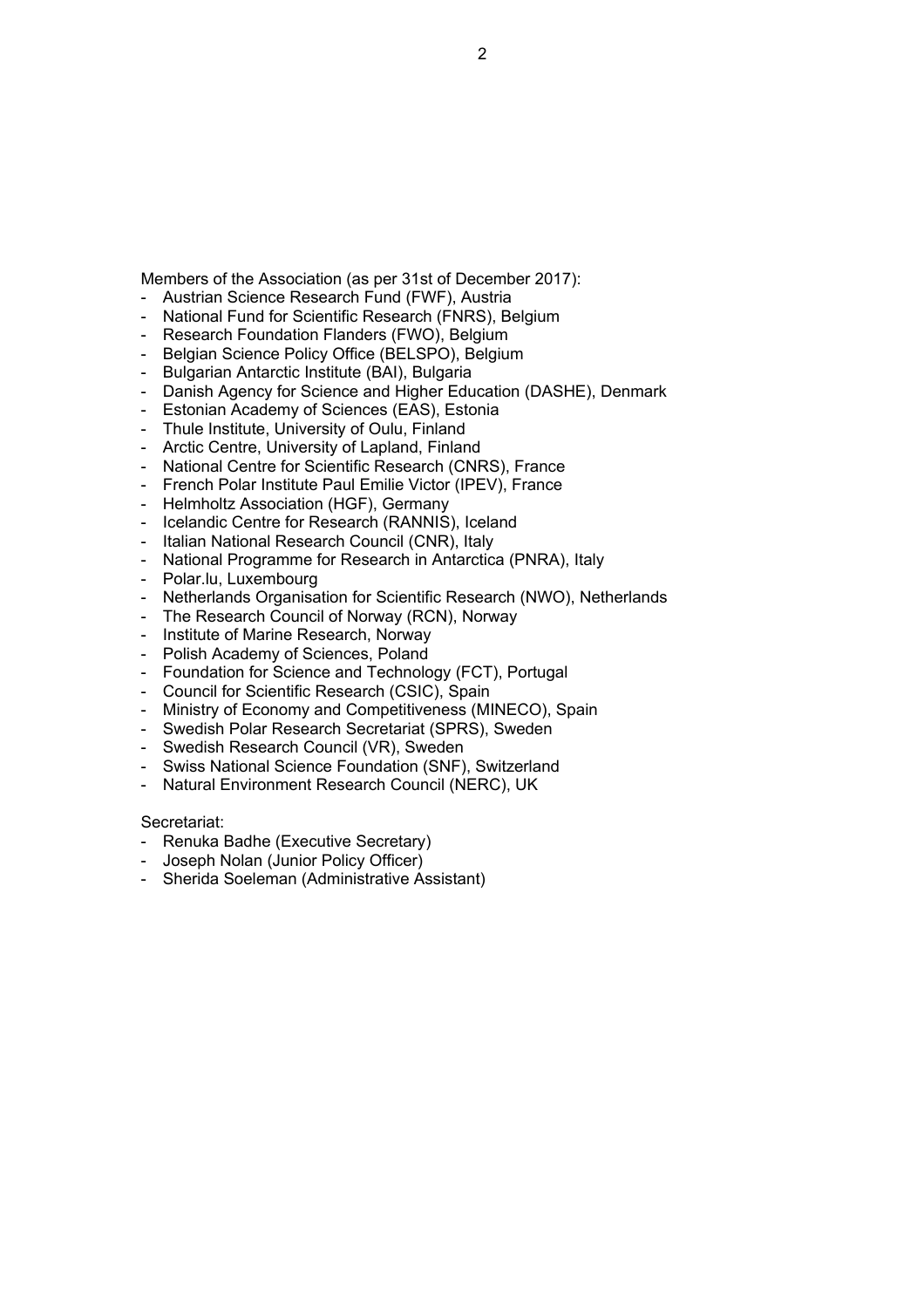# Summary statement of income and expenditure per reporting date with budget 2017

|                                | Actual<br>2017 | <b>Budget</b><br>2017 |
|--------------------------------|----------------|-----------------------|
|                                | €              | €                     |
| <b>Income</b>                  |                |                       |
| Income from grant ESF          | $\Omega$       | 0                     |
| Income from membership fees    | 167,750        | 167,750               |
| Income from hosting party      | 50,000         | 50,000                |
| Total income                   | 217,750        | 217,750               |
| <b>Expenditure</b>             |                |                       |
| <b>EPB Committee Meetings</b>  | 19,596         | 20,000                |
| <b>Direct Science Activity</b> | 21,656         | 62,766                |
| Communication & Outreach       | 13,358         | 41,500                |
| Operational costs              | 135,279        | 272,000               |
| Total expenditure              | 189,899        | 396,266               |
| Balance income and expenditure | 27,861         | $-178,516$            |

# Activities and financial perspective

For the period 2017, the EPB had a budgeted balance of income and expenditure of  $-/ \in$  178,516 and realised a balance of income and expenditure of  $\in$  27,861.

For the period 2017, the EPB had a budgeted expenditure of € 396,266, and realised a total of € 189,899. The total expenditure is lower than budgeted, because of finalization of Dutch legal entity process, and other internal administrative issues that the Secretariat's work was focused on during this period.

Several unrealized direct science activities are carried forward to the budget of 2018.

# Taxes

As of 2017 the Tax Administration designated European Polar Board as an institution for General Benefit (Algemeen Nut Beogende Instelling or ANBI). Donations to the Foundation can therefore be deducted from income tax, as well as from company and inheritance tax.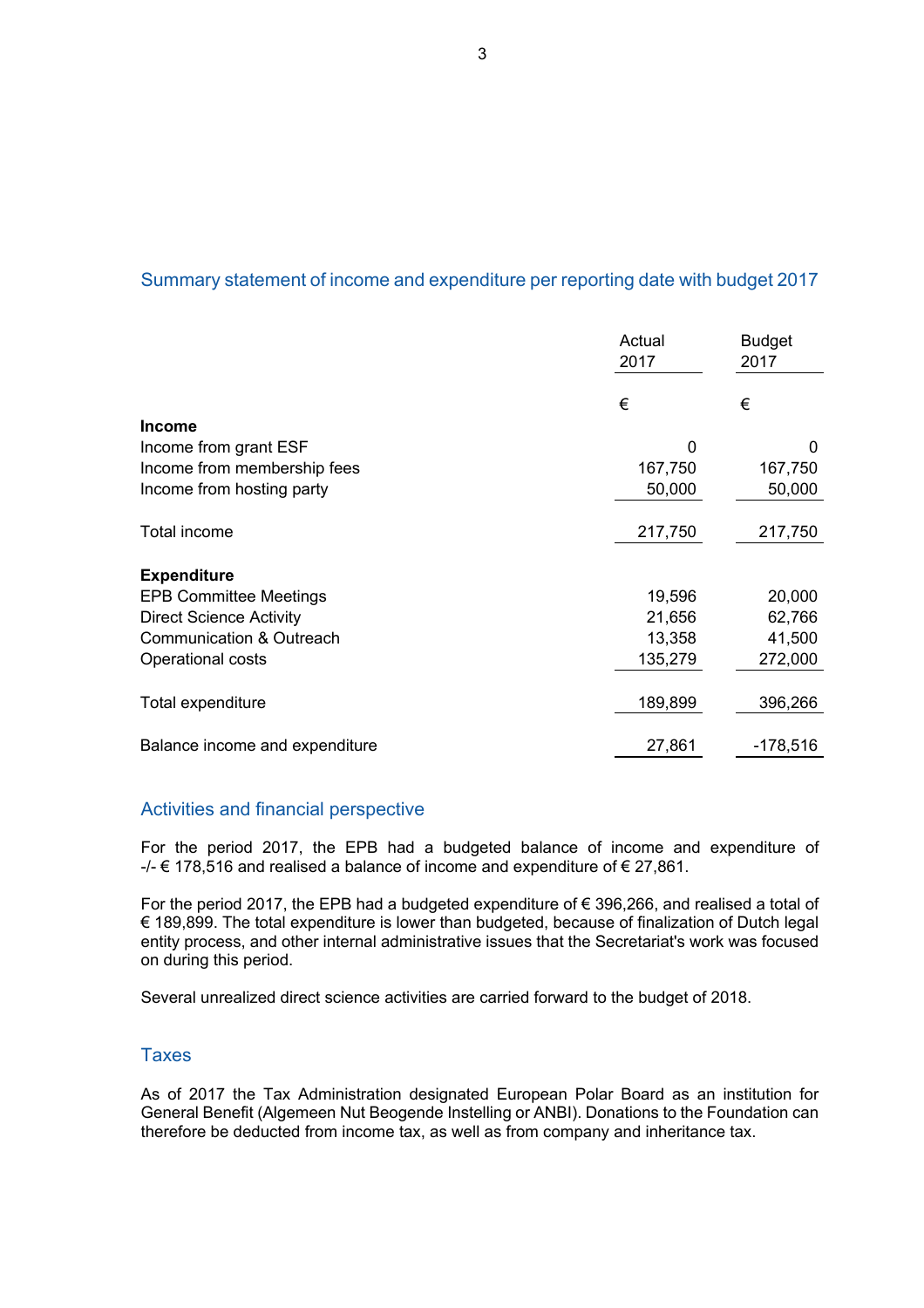# Report of activities (summary)

The EPB's Spring 2017 Plenary Meeting was held in Prague, Czech Republic, on 31<sup>st</sup> March parallel to the 2017 Arctic Science Summit Week (31<sup>st</sup> March to 7<sup>th</sup> April).

The EPB's 2015-2016 Statement of Expenditure was reviewed and approved during the Spring 2017 Plenary Meeting. The EPB's budgets for 2017 and 2018 were reviewed and approved at the Spring 2017 Plenary Meeting.

The terms of reference for the EPB Financial Committee were agreed during the Spring 2017 Plenary Meeting, and M Vancauwenberghe (as EPB Chair), D van der Kroef, Y Frenot and R Badhe (as Executive Secretary) were appointed members.

ACADEMI and DFG, having notified the EPB of their wish to withdraw, and following the Articles of Association of the EPB, these two organisations were relieved of their membership at the Spring 2017 Plenary Meeting. The outstanding Membership fees were written off for both DFG and ACADEMI by Plenary decision.

Elections were held during the Spring 2017 Plenary Meetings for two vacant Executive Committee positions, D van der Kroef (NWO) and Y Frenot (IPEV) had come to the end of their permitted two consecutive terms. A Quesada (MINECO) and T Koivurova (Arctic Centre) were elected to the Executive Committee by Plenary.

At the Spring 2017 meeting, a Plenary decision was made for J Francis (NERC) and B Dahlback (SPRS), both at the end of their first term as Members of the Executive Committee, to continue for a second term, with B Dahlback to step down at the Autumn 2017 Plenary Meeting.

An election as due to be held at the Spring 2017 Plenary Meeting for a new EPB Chair, as M Vancauwenberghe (BELSPO) had reached the end of the permitted two terms in position. As there were no candidates for election as the new Chair, Plenary agreed for M Vancauwenberghe to remain as Chair until the Autumn 2017 Plenary Meeting.

During the Spring 2017 Plenary Meeting, the decision was made to extend the position of Junior Policy Officer in the Secretariat until 31<sup>st</sup> December 2019 (the end of the current Secretariat hosting agreement with NWO).

During the Spring 2017 Plenary Meeting, the EPB Strategy 2017-2022 was accepted by Plenary.

During the Spring 2017 Plenary Meeting, the EPB signed a Memorandum of Understanding with the Association of Polar Early Career Scientists (APECS), formalising the partnership and cooperation between the two organizations.

As per its Articles of Association, a full external audit of the EPB's 2015-2016 accounts was completed in June 2017. The auditor's report was clear and found the EPB's finances were maintained fully as per Dutch requirements. The 2015-2016 annual accounts and audit report were reviewed by the Finance Committee and approved by the Executive Committee. The next external audit of the EPB's accounts will be completed in 2023.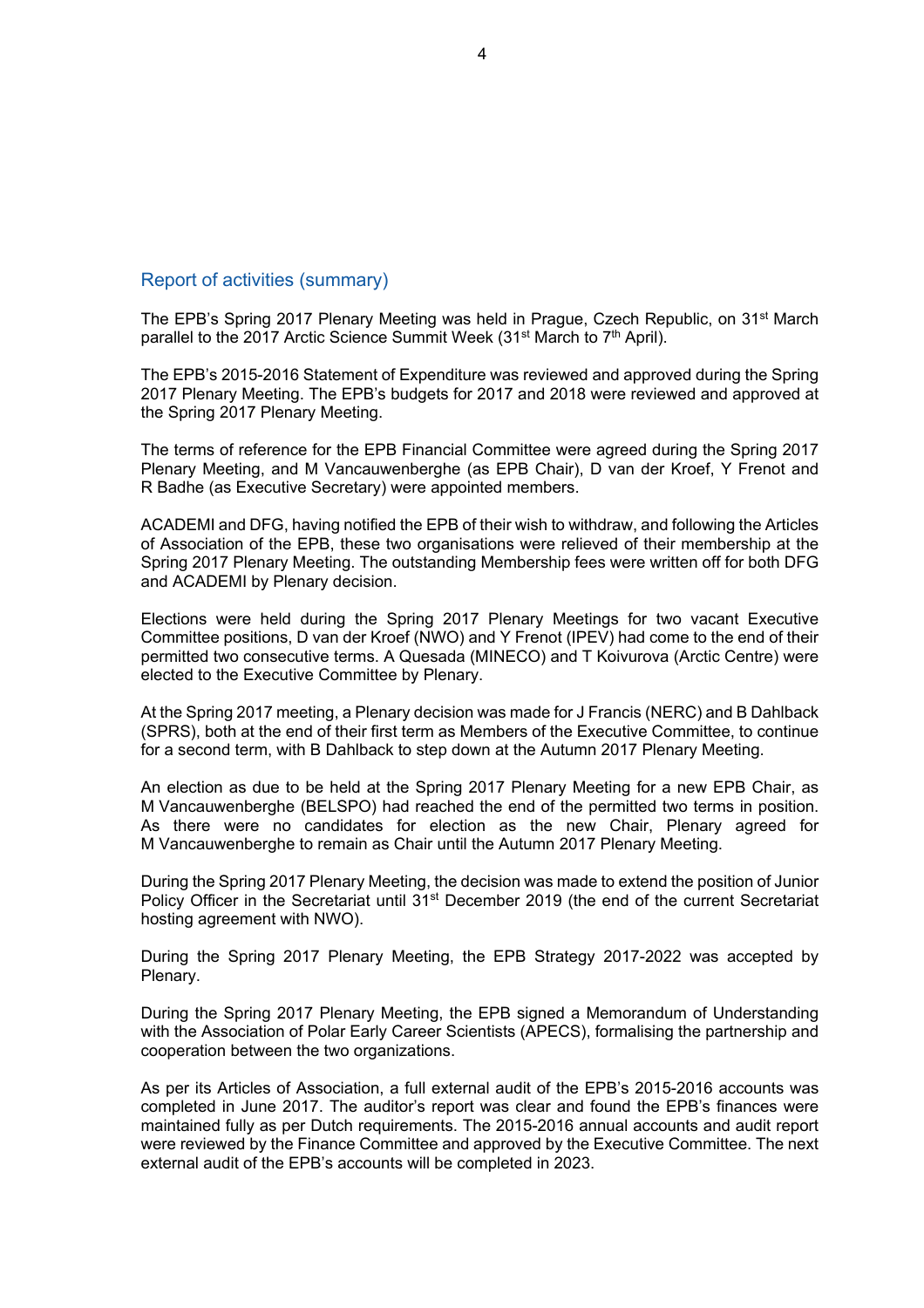The EPB opened a savings bank account and in it deposited the EPB Reserve Fund in August 2017.

In November 2017, the EPB received confirmation of its status as a Public Benefit Organisation (PBO), or *algemeen nut beogende instelling (ANBI)*, in the Netherlands. The EPB's ANBI status designation is retroactive from the 1st January 2017.

The EPB's Autumn 2017 Plenary Meeting was held in Bremerhaven, Germany, hosted by the Alfred Wegener Institute (21<sup>st</sup> to 22<sup>nd</sup> November).

The EPB's 2015-2016 annual accounts and audit report was presented at the Autumn 2017 Plenary Meeting, having previously been accepted by the Executive Committee. The EPB's Budgets for 2017 and 2018 were also reviewed and accepted at meeting.

Polar.lu (Luxembourg) was accepted as a new Member of the EPB during the Autumn 2017 Plenary Meeting.

Changes to the EPB Chair and Executive Committee election procedure, to try and ensure more candidates are able to stand, were approved at the Autumn 2017 Plenary Meeting.

Elections were held during the Autumn 2017 Plenary Meeting for a new EPB Chair, and for one vacant Executive Committee positon, as M Vancauwenberghe and B Dahlback respectively stepped down. K Latola (Thule Institute) was elected as the new EPB Chair, and N Biebow (Helmholtz Association) was elected the Executive Committee.

During the Autumn 2017 Plenary Meeting, changes were made to the members of the EPB Financial Committee. As of the meeting, the EPB Financial Committee consists of K Latola (as EPB Chair), M Vancauwenberghe, D van der Kroef, and R Badhe (as Executive Secretary).

The EPB Implementation Plan 2017-2022 was approved at the Autumn 2017 Plenary Meeting. The Implementation Plan is a living document that will be regularly updated and used to guide the EPB's activities in line with the Strategy 2017-2022.

In December 2017, the EPB launched its updated website.

The EPB was involved in many external relations and communication activities to build international partnerships throughout 2017.

Policy regarding funds and reserves for continuity

The EPB has a policy regarding funds and reserves for continuity which amounts to one year of operational costs. Plenary decided in the Spring 2016 Plenary Meeting that € 100,000 is the current appropriate level of this reserve. Any results are first added to this reserve if needed, or added to a general reserve.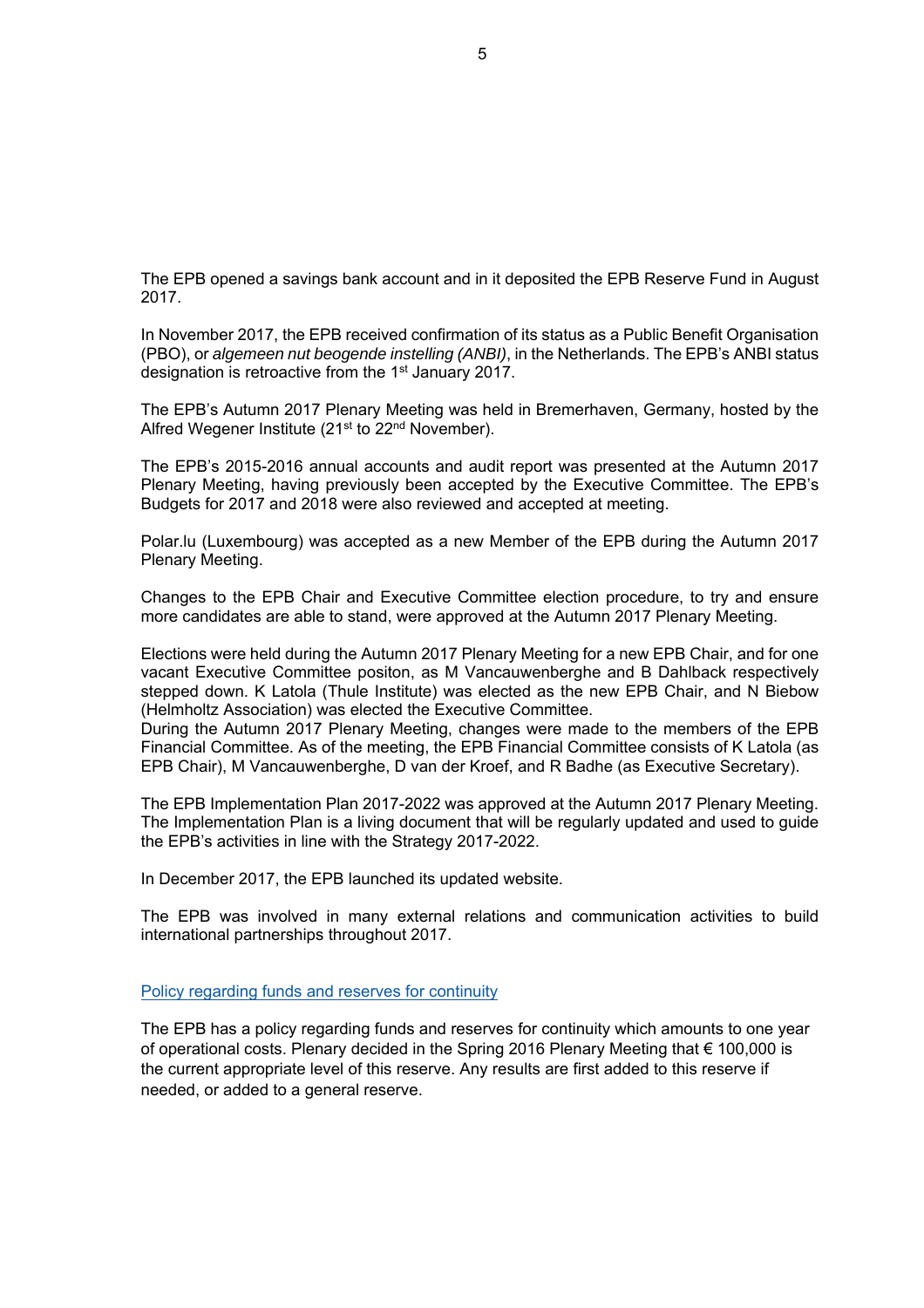#### Treasury policy

All funds are held in a Dutch bank account. This to make certain the EPB can use its liquidity at all times. This reflects the low risk profile of treasury by the EPB.

#### Communication with external stakeholders policy

The EPB communicates with external stakeholders in a variety of ways. The EPB communicates with other organizations and partners directly through attendance and representation at a variety of relevant European and international meetings, using presentations, workshops and individual face to face contact. Additionally, the EPB utilises a variety of online communication methods, including a website, an email newsletter, an active Twitter account and emails directly to individuals within partner organizations.

# Members of Board, financial committee and Governance

#### Tasks and responsibility of Board members

The Board is charged with the management of the Association. Its duties include the adoption of a current policy plan that provides insight into the work to be carried out by the Association in the pursuit of its object, the manner in which income is to be acquired, the management of the capital of the Association and the deployment thereof. The Board shall ensure that the administration expenses of the Association shall be in reasonable proportion to the expenditure for the purposes of its object.

The Board is not authorised to resolve to enter into agreements for the purchase, alienation or encumbrance of registered properties or agreements in which the Association commits itself as guarantor or a joint and several debtor, stands surety for a third party or commits to provide security for a third party's debt.

#### Remuneration policy

Members of the Board shall receive no remuneration, either directly or indirectly, for the work they perform for the Association in that capacity. Members of the Board will receive a reasonable, non-excessive compensation for direct costs incurred for the benefit of the Association.

The Executive Secretary is a member of the Board (Executive Committee) and is head of the EPB Secretariat. The Executive Secretary receives a salary for their work as head of the EPB Secretariat.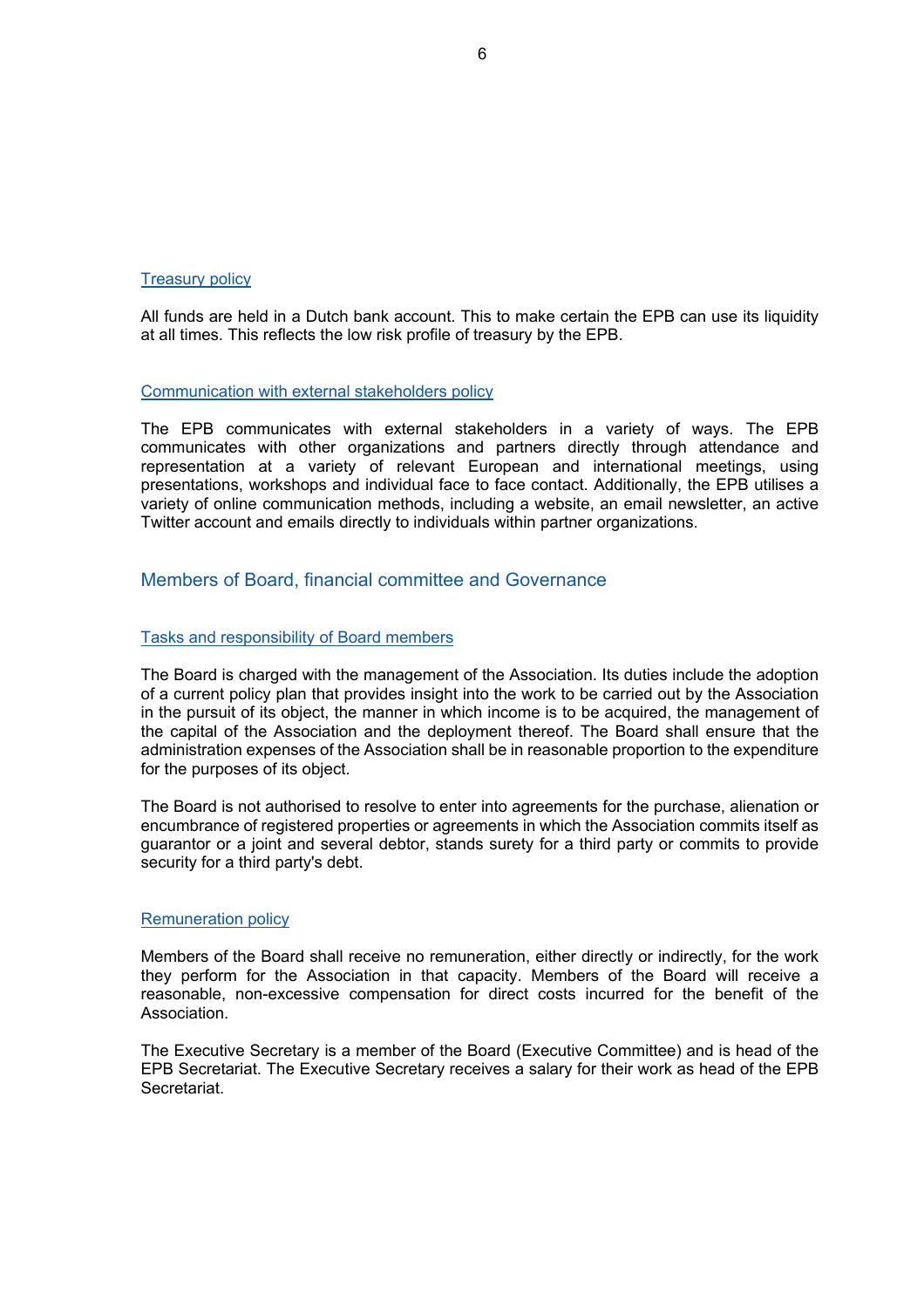#### Composition, appointment and resolution of members of Executive Committee

| <b>Name</b>     | <b>Role</b>                    | Date appointment | Term            |
|-----------------|--------------------------------|------------------|-----------------|
| Kirsi Latola    | <b>EPB Chair</b>               | November 2017    | 1st             |
| Renuka Badhe    | <b>EPB Executive Secretary</b> | January 2015     | N/A             |
| Nicole Biebow   | <b>EPB ExCom Member</b>        | November 2017    | 1st             |
| Jane Francis    | <b>EPB ExCom Member</b>        | December 2014    | 2 <sub>nd</sub> |
| Antonio Quesada | <b>EPB ExCom Member</b>        | March 2017       | 1st             |
| Timo Koivurova  | <b>EPB ExCom Member</b>        | March 2017       | 1st             |

Before January 1<sup>st</sup> 2015 the EPB was part of the European Science Foundation. The EPB formed a non-governmental body under the auspices of the European Science Foundation. The EPB Board was composed of several Executive Committee Members. Terms of current Executive Committee Members include this previous period as well.

#### Overview of current other positions of members of Executive Committee

| <b>Name</b>     | Organization                         | <b>Position</b>             |
|-----------------|--------------------------------------|-----------------------------|
| Kirsi Latola    | Thule Institute, University of Oulu  | <b>Research Coordinator</b> |
| Renuka Badhe    | European Polar Board                 | <b>Executive Secretary</b>  |
| Nicole Biebow   | Alfred Wegener Institute             | International<br>Head,      |
|                 |                                      | <b>Cooperation Unit</b>     |
| Jane Francis    | <b>British Antarctic Survey</b>      | <b>Director</b>             |
| Antonio Quesada | Universidad Autónoma de Madrid       | Professor                   |
| Timo Koivurova  | Arctic Centre, University of Lapland | <b>Director</b>             |

# Future

A strategic plan for 2017-2022 was adopted by the Plenary in the Spring Plenary 2017.

#### Preview 2018

The Spring 2018 Plenary Meeting will be held in Davos, Switzerland on 15th June 2018, parallel the POLAR2018 conference.

A decision on the hosting of the EPB Secretariat from 1st January 2020 to 31st December 2024 is to be made in 2018.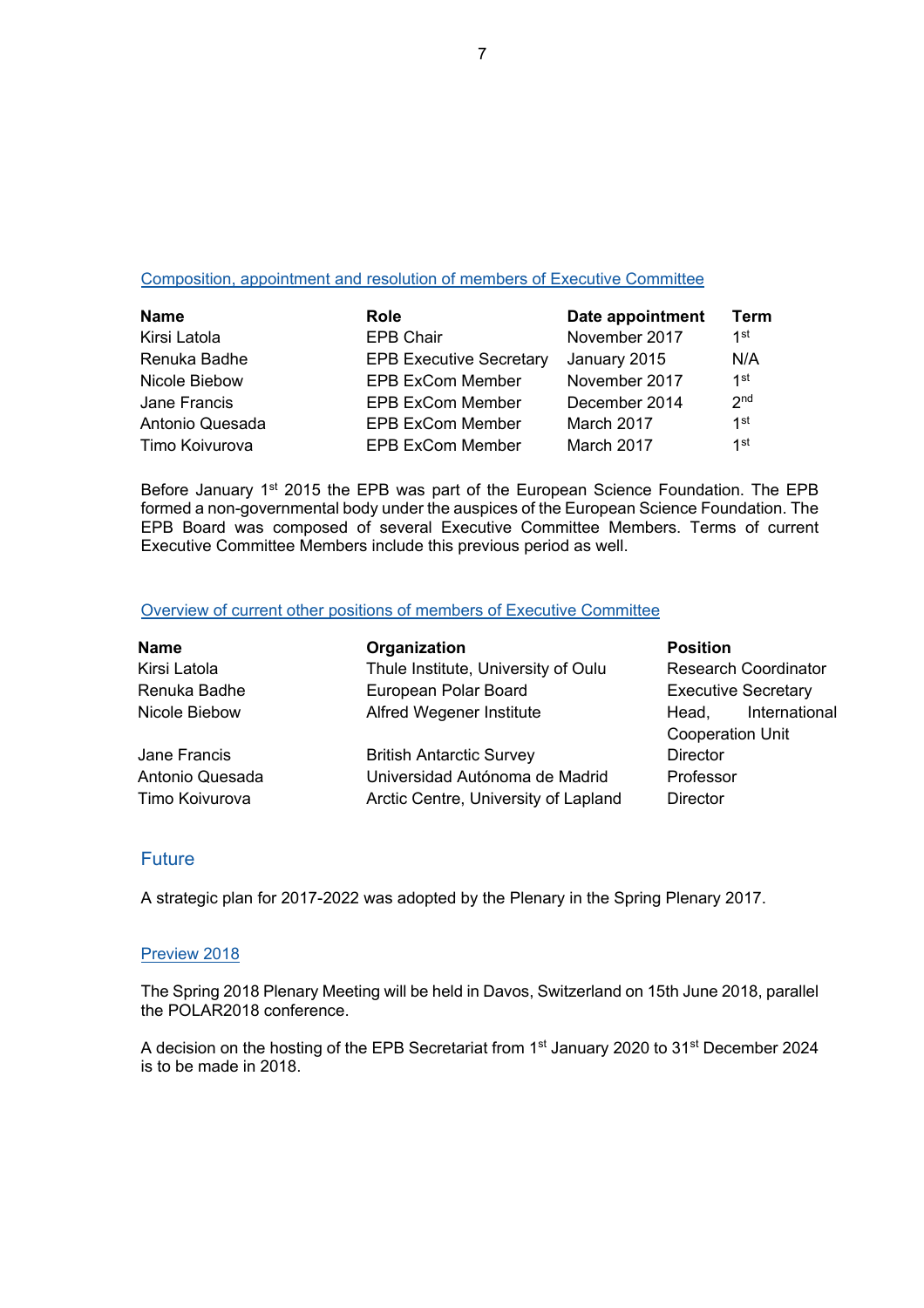#### Budget 2018

### Budget fiscal year 2018 per budget item (Autumn 2017 Plenary Meeting)

| <b>Items</b>                   | 2018    |
|--------------------------------|---------|
|                                | €       |
| <b>Budgeted income</b>         |         |
| Income from membership fees    | 167,750 |
| Income from hosting party      | 50,000  |
| Total income                   | 217,750 |
| <b>Budgeted expenditure</b>    |         |
| <b>EPB Committee Meetings</b>  | 25,000  |
| <b>Direct Science Activity</b> | 52,000  |
| Communication & Outreach       | 35,000  |
| Operational costs              | 105,000 |
| Total expenditure              | 217,000 |
| Balance income and expenditure | 750     |

# Risk

The EPB has a strong position in Europe. The EPB is solely addressing the voice and facilitator of European polar research. Entry to this is subjected by the need of vast network of participants involved. Members of the EPB need relevancy from their memberships and have committed themselves to a 5-year program 2017-2022.

As an organisation which interacts as a communication channel and facilitator for members and polar research in general compliance and reputation risks are at hand. Entering into agreements and/or connections with other parties in this high political environment could damage the reputation of the EPB. The EPB is very cautious in entering into a relationship with any organization, being a new member, possible collaboration or connection. Decisions on this are made by Plenary and/or Executive Committee.

The EPB is exposed to financial risks by not receiving the membership fee in time or at all. Members are expected to pay every year during the first quarter of that year, but due to several reasons not every member is able to cope with this. This risk is minimised by personal contact by the Executive Secretary with the applicable member, contact with other Executive Committee members and reporting on the status of payments during Plenary meetings.